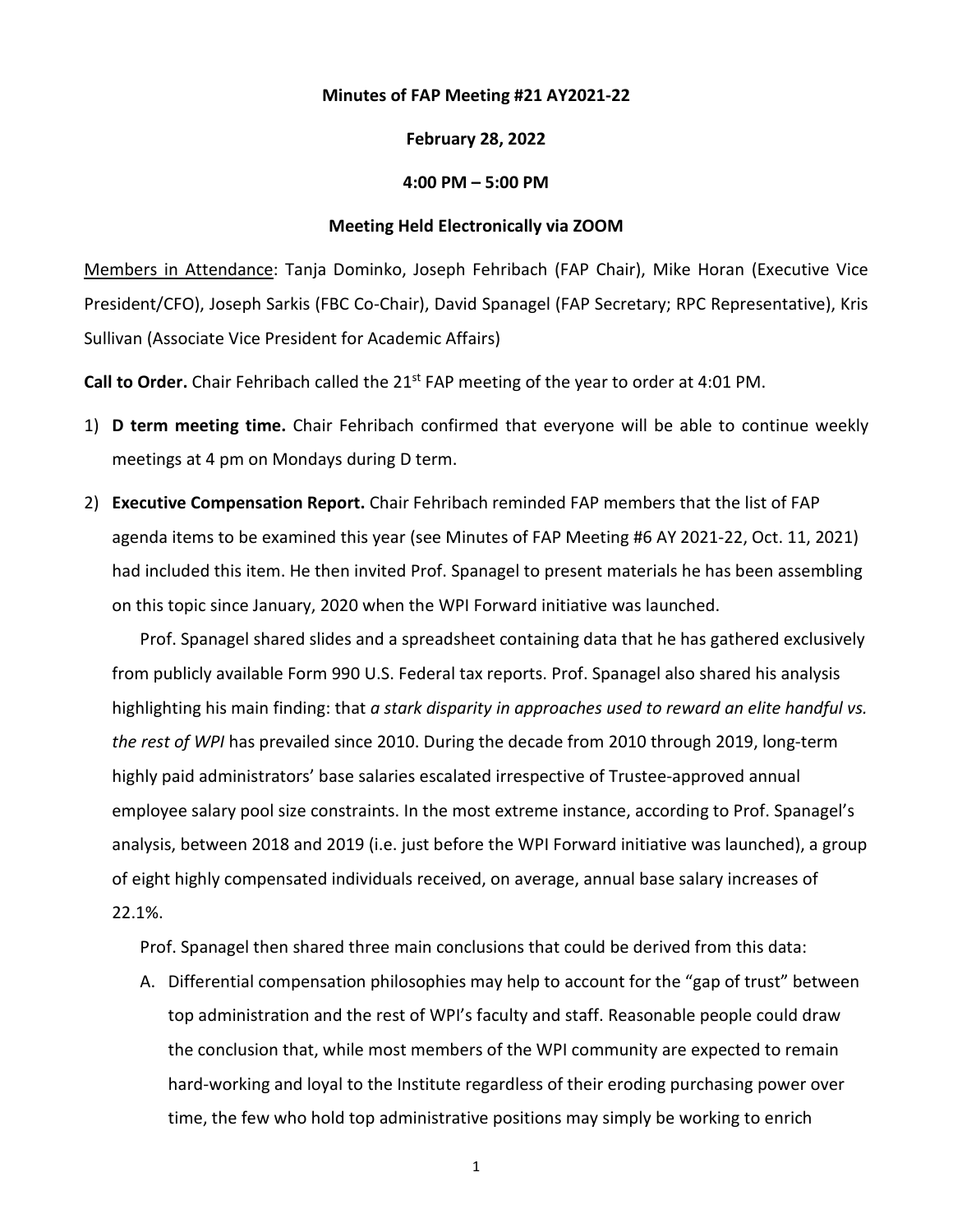themselves. [This was a concern Prof. Spanagel had raised at the February 2020 Faculty meeting when WPI Forward was being presented to the Faculty.]

- B. Unjustifiable escalation of pay levels guaranteed that WPI would find it impossible to retain even the best administrators once their cost to the institution far exceeded their value. [This was another concern Prof. Spanagel had raised at the February 2020 Faculty meeting when WPI Forward was being presented to the Faculty.]
- C. The amount of money involved was not a trivial consideration, either in the context of WPI Forward's putative 'student affordability' purpose, or in the fulfillment of WPI's mission itself. Eliminating two highly compensated VP positions from the administrative structure by the end of 2019 gave what now appears to be a false impression of serious belt-tightening across the top of the institution. [Now that we know 2019 salary boosts had already elevated the top layers of executives' compensation, it is tempting to reevaluate the urgency of significantly reducing WPI's retirement contributions on behalf of all employees.] Moreover, when one highly compensated person's annual increase in base salary could itself pay for hiring an additional faculty line(s), one can imagine the compounded opportunity costs of those executive raises hampering WPI's ability to deliver top-notch programs and provide individualized attention to our growing numbers of students.

Prof. Spanagel asked FAP members to take some time to absorb the information that he had gathered, to reflect on its meanings, to provide any corrections or clarifications needed to repair what might be misleading artifacts of either the selectiveness or the format of the Form 990 reporting, and ultimately to consider rendering some recommendations to the Administration and Trustees regarding the strategic implications of either maintaining or amending WPI's executive compensation philosophy and practices now that WPI is entering a period of leadership transition.

CFO Horan offered to check whether Prof. Spanagel's interpretations of the Form 990 data were accurate. One FAP member asked how much money was included in that batch of annual salary increases from 2018 to 2019 (mentioned in point C, above), to calibrate that expenditure with respect to the scale of WPI Forward's savings goals. Prof. Spanagel calculated that those eight highly compensated individuals went from a combined base salary of \$3,649,602 in 2018 to \$4,456,997 in 2019 (a one year increase of more than \$800,000).

Another FAP member expressed concern about the divisive impact of presenting this information and asked what, if any, positive impacts are anticipated. Chair Fehribach upheld the

2